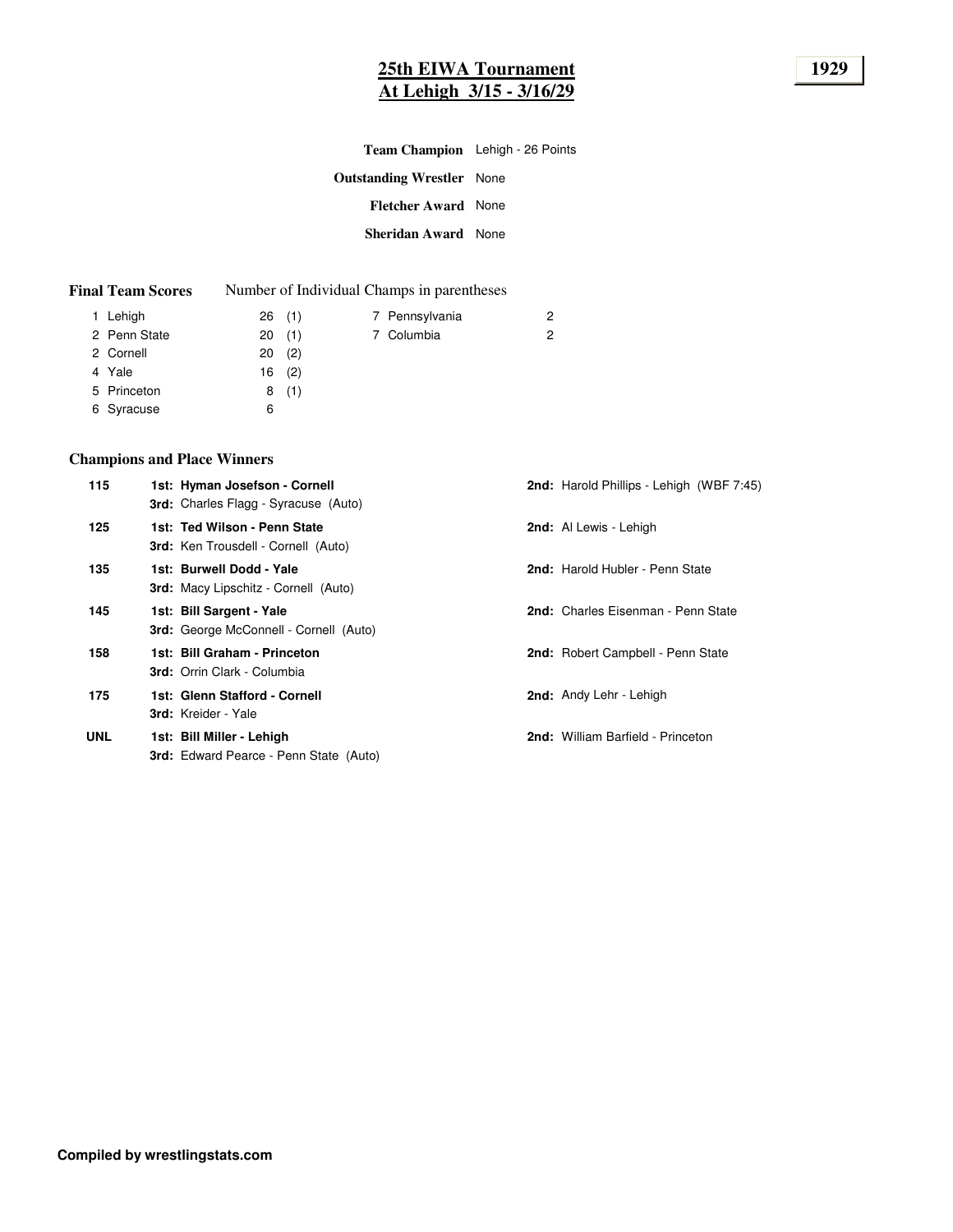# **3/15/1929 and 3/16/1929 at Lehigh 1929 EIWA Championship Page 1 of 4**

## **115 Weight Class**

| Hyman Josefson, Cornell    |                           |                |                       |
|----------------------------|---------------------------|----------------|-----------------------|
|                            | Hyman Josefson            |                |                       |
| David Connor, Pennsylvania |                           |                |                       |
| Harold Phillips, Lehigh    |                           | Hyman Josefson |                       |
| G. Johnstone, Columbia     | Harold Phillips Fall 4:53 |                |                       |
| Charles Flagg, Syracuse    |                           |                | <b>Hyman Josefson</b> |
| Bisson, Yale               | Charles Flagg             |                |                       |
| Don Steele, Penn State     |                           | Charles Flagg  |                       |
| Colmore, Princeton         |                           |                |                       |
|                            | Don Steele                |                |                       |

# **Consolation Bouts**

#### **Second Place**

| <b>WRB Second</b> | Harold Phillips, Lehigh defeated David Connor, Pennsylvania          |
|-------------------|----------------------------------------------------------------------|
| Final Second      | Harold Phillips, Lehigh defeated Charles Flagg, Syracuse - Fall 7:45 |

## **Third Place**

Final Third Charles Flagg, Syracuse automatic

#### **125 Weight Class**

| Ken Trousdell, Cornell         |                         |                   |                   |
|--------------------------------|-------------------------|-------------------|-------------------|
| Hertz, Princeton               | Ken Trousdell           |                   |                   |
| Richard Reynolds, Pennsylvania |                         | Ken Trousdell     |                   |
| George Farmlett, Columbia      | <b>Richard Reynolds</b> |                   |                   |
| Al Lewis, Lehigh               |                         |                   | <b>Ted Wilson</b> |
| Drake, Yale                    | Al Lewis                |                   |                   |
| Ted Wilson, Penn State         |                         | <b>Ted Wilson</b> |                   |
| Lloyd Peavey, Syracuse         | Ted Wilson              |                   |                   |

#### **Consolation Bouts**

# **Second Place**

| <b>WRB Second</b>   | Al Lewis, Lehigh defeated Lloyd Peavey, Syracuse - Fall 5:37 |
|---------------------|--------------------------------------------------------------|
| <b>Final Second</b> | Al Lewis, Lehigh defeated Ken Trousdell, Cornell             |

#### **Third Place**

Final Third Ken Trousdell, Cornell automatic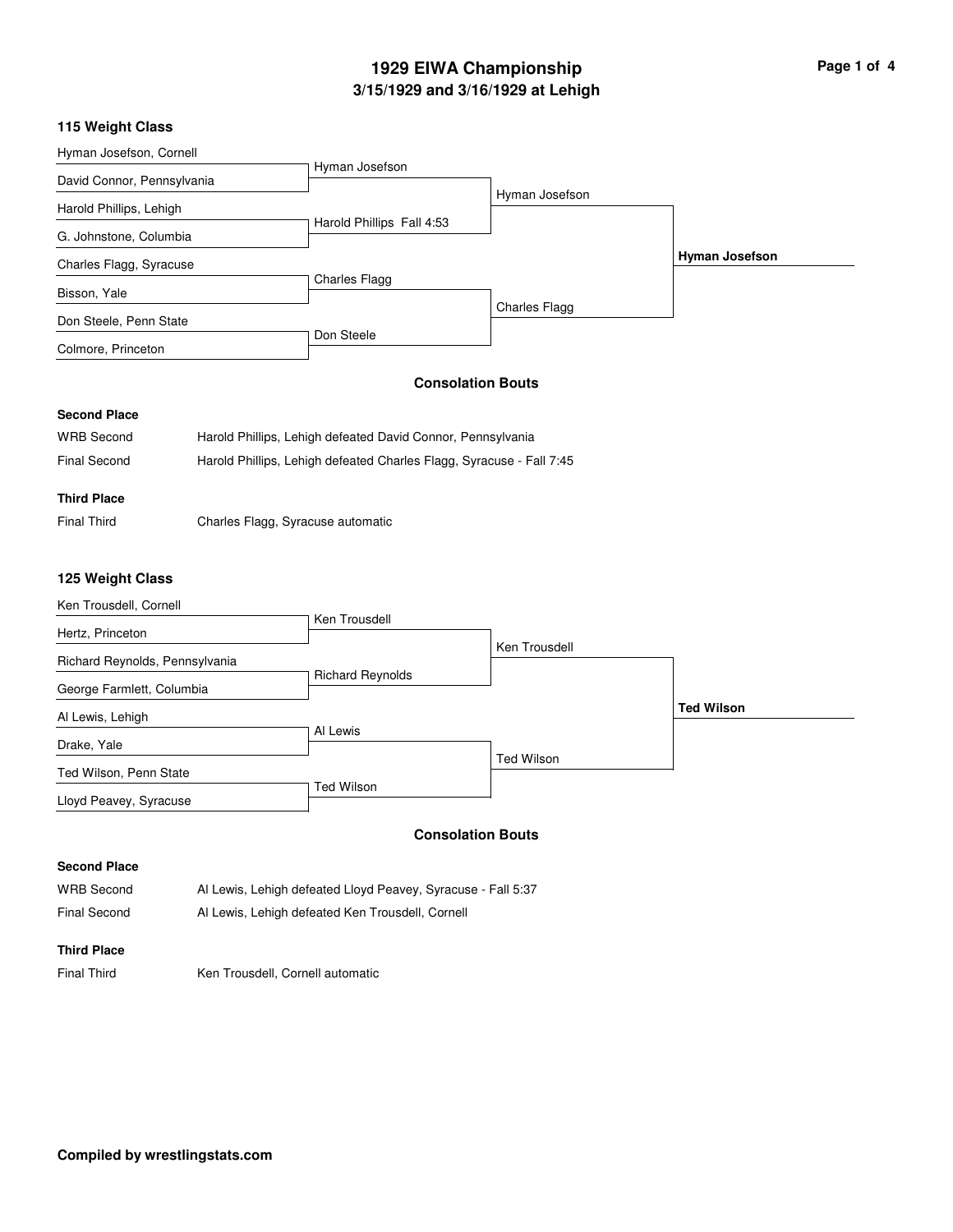# **3/15/1929 and 3/16/1929 at Lehigh 1929 EIWA Championship**

| Page 2 of 4 |  |  |
|-------------|--|--|
|             |  |  |

## **135 Weight Class**

| Macy Lipschitz, Cornell    |                      |                          |                     |
|----------------------------|----------------------|--------------------------|---------------------|
|                            | Macy Lipschitz       |                          |                     |
| George Horne, Pennsylvania |                      | Macy Lipschitz           |                     |
| Frank Schantz, Syracuse    |                      |                          |                     |
|                            | <b>Frank Schantz</b> |                          |                     |
| Kent, Princeton            |                      |                          |                     |
| Ziggy Letowt, Lehigh       |                      |                          | <b>Burwell Dodd</b> |
| Lombardo, Columbia         | Ziggy Letowt         |                          |                     |
|                            |                      | <b>Burwell Dodd</b>      |                     |
| Burwell Dodd, Yale         |                      |                          |                     |
| Harold Hubler, Penn State  | <b>Burwell Dodd</b>  |                          |                     |
|                            |                      |                          |                     |
|                            |                      | <b>Consolation Bouts</b> |                     |
| <b>Second Place</b>        |                      |                          |                     |

| <b>WRB Second</b> | Harold Hubler, Penn State defeated Ziggy Letowt, Lehigh    |
|-------------------|------------------------------------------------------------|
| Final Second      | Harold Hubler, Penn State defeated Macy Lipschitz, Cornell |

# **Third Place**

Final Third Macy Lipschitz, Cornell automatic

## **145 Weight Class**

| Paul Lee, Pennsylvania       |                     |                     |                     |
|------------------------------|---------------------|---------------------|---------------------|
| George Benner, Lehigh        | Paul Lee            |                     |                     |
|                              |                     | George McConnell    |                     |
| George McConnell, Cornell    |                     |                     |                     |
|                              | George McConnell    |                     |                     |
| Alexander, Princeton         |                     |                     |                     |
| Bill Sargent, Yale           |                     |                     | <b>Bill Sargent</b> |
|                              | <b>Bill Sargent</b> |                     |                     |
| Charles Eisenman, Penn State |                     |                     |                     |
| Crowe, Syracuse              |                     | <b>Bill Sargent</b> |                     |
| Hubert Relyea, Columbia      | Crowe               |                     |                     |

## **Consolation Bouts**

#### **Second Place**

WRB Second Charles Eisenman, Penn State defeated Crowe, Syracuse Final Second Charles Eisenman, Penn State defeated George McConnell, Cornell

# **Third Place**

Final Third George McConnell, Cornell automatic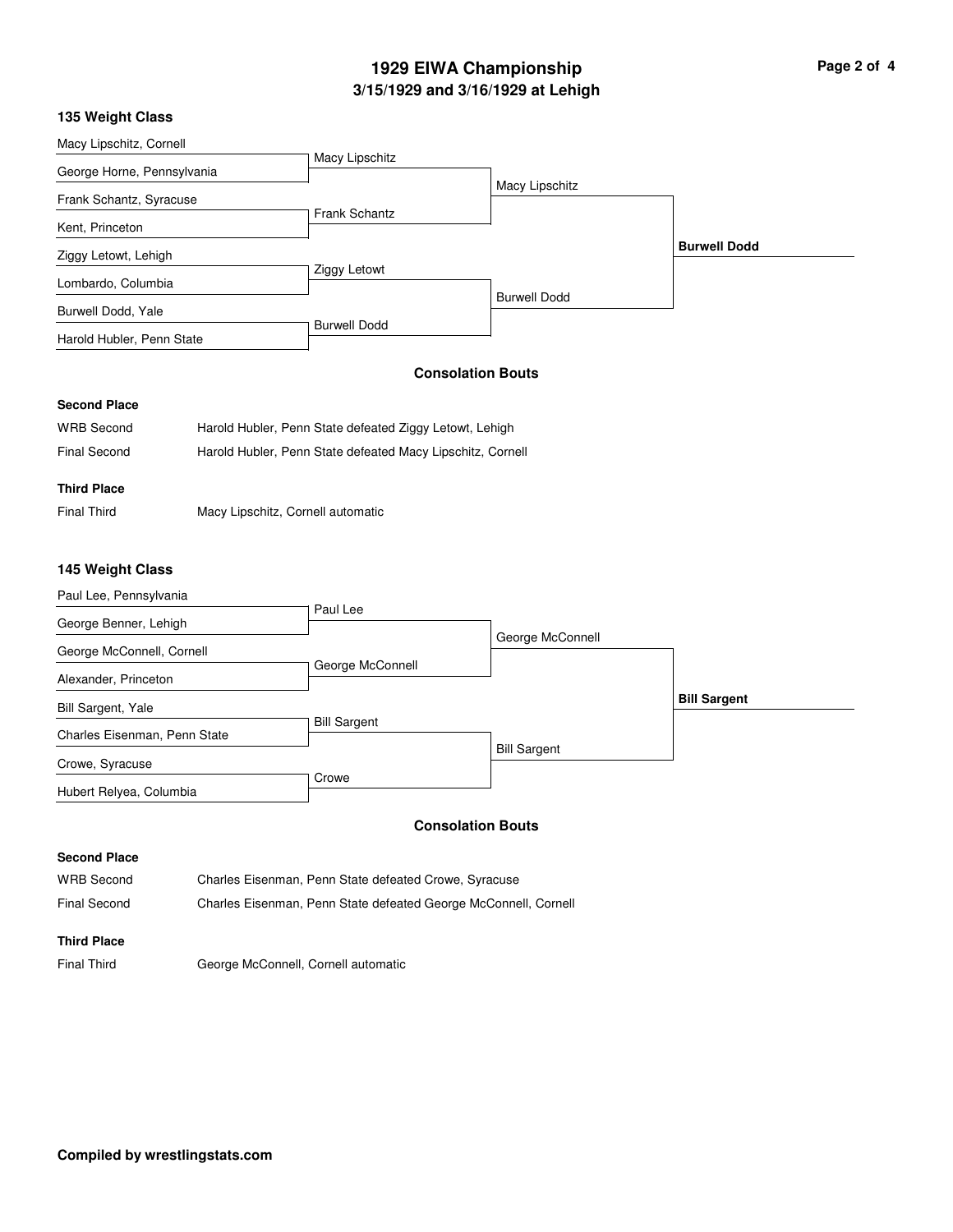# **3/15/1929 and 3/16/1929 at Lehigh 1929 EIWA Championship Page 3 of 4**

## **158 Weight Class**

| Bill Graham, Princeton         |                                              |                          |                    |
|--------------------------------|----------------------------------------------|--------------------------|--------------------|
| Orrin Clark, Columbia          | <b>Bill Graham</b>                           |                          |                    |
| Hoffman, Yale                  |                                              | <b>Bill Graham</b>       |                    |
| Achilles Pappano, Pennsylvania | Hoffman                                      |                          |                    |
| Howard Johnson, Cornell        |                                              |                          | <b>Bill Graham</b> |
| Art Landis, Lehigh             | Howard Johnson                               |                          |                    |
| Robert Campbell, Penn State    |                                              | Robert Campbell          |                    |
| James Jamieson, Syracuse       | Robert Campbell                              |                          |                    |
|                                |                                              | <b>Consolation Bouts</b> |                    |
| <b>Second Place</b>            |                                              |                          |                    |
| <b>WRB Second</b>              | Orrin Clark, Columbia defeated Hoffman, Yale |                          |                    |

| Final Second | Robert Campbell, Penn State defeated Orrin Clark, Columbia |  |  |
|--------------|------------------------------------------------------------|--|--|

#### **Third Place**

Final Third Orrin Clark, Columbia

# **175 Weight Class**

| Andy Lehr, Lehigh            |                       |                       |                       |
|------------------------------|-----------------------|-----------------------|-----------------------|
| Walter Frank, Syracuse       | Andy Lehr             |                       |                       |
| Harris Scott, Columbia       |                       | Andy Lehr             |                       |
| Philip Gabriel, Pennsylvania | <b>Harris Scott</b>   |                       |                       |
| Glenn Stafford, Cornell      |                       |                       | <b>Glenn Stafford</b> |
| Kreidler, Yale               | <b>Glenn Stafford</b> |                       |                       |
| Carl Cramer, Penn State      |                       | <b>Glenn Stafford</b> |                       |
| Brodhead, Princeton          | Carl Cramer           |                       |                       |

## **Consolation Bouts**

## **Second Place**

| <b>WRB Second</b> | Kreidler, Yale defeated Carl Cramer, Penn State |
|-------------------|-------------------------------------------------|
| Final Second      | Andy Lehr, Lehigh defeated Kreidler, Yale       |

#### **Third Place**

Final Third Kreidler, Yale